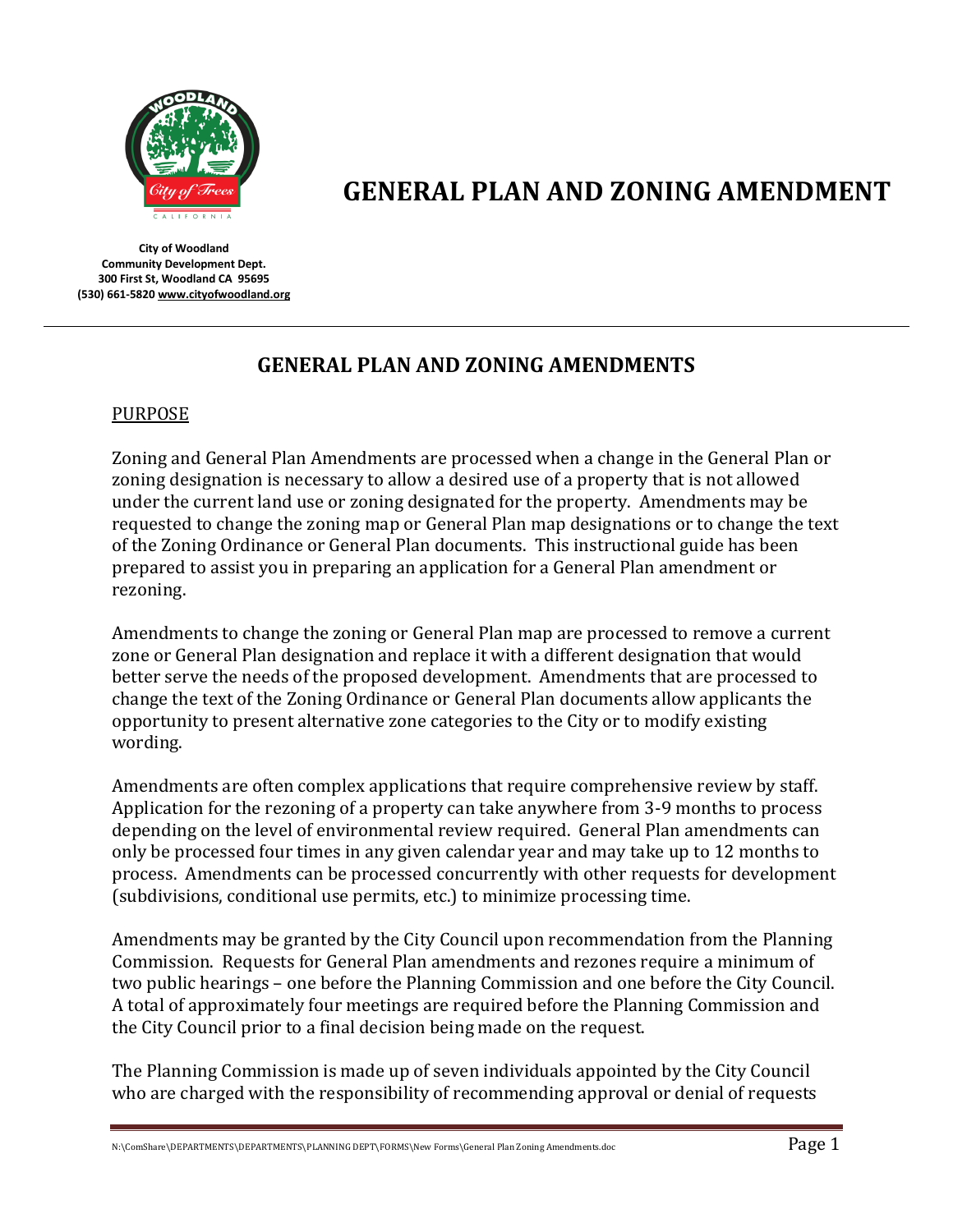for amendments. The City Council is the final approving body for these requests and is made up of five elected individuals. The Planning Commission meets the first and third Thursday of each month at 6:30 PM. Both the Commission and Council meetings are held on the second floor of City Hall in the City Council chambers located at 300 First Street.

The Community Development Department tries to process applications as rapidly as possible within legal time frames. A complete and accurate submittal package is essential to reducing the processing time to a minimum. Delays may occur if staff does not have accurate information or has to return an incomplete application. Staff strongly encourages the use of pre-application meetings for amendment requests.

#### APPEALS

The decision of the City Council regarding amendments is final. There is no appeal available above the City Council.

#### FINDINGS

The City Council must be able to make the following findings in order to approve requests for zoning amendments:

#### ZONING AMENDMENTS

- 1. The public health, safety and general welfare warrant the change of zones or regulations; and
- 2. The requested change in zones or regulations is in conformity with General Plan.

#### GENERAL PLAN AMENDMENTS

The City Council must be able to make the following finding in order to approve requests for General Plan amendments:

1. The public health, safety, and general welfare warrant the change of the General Plan designation.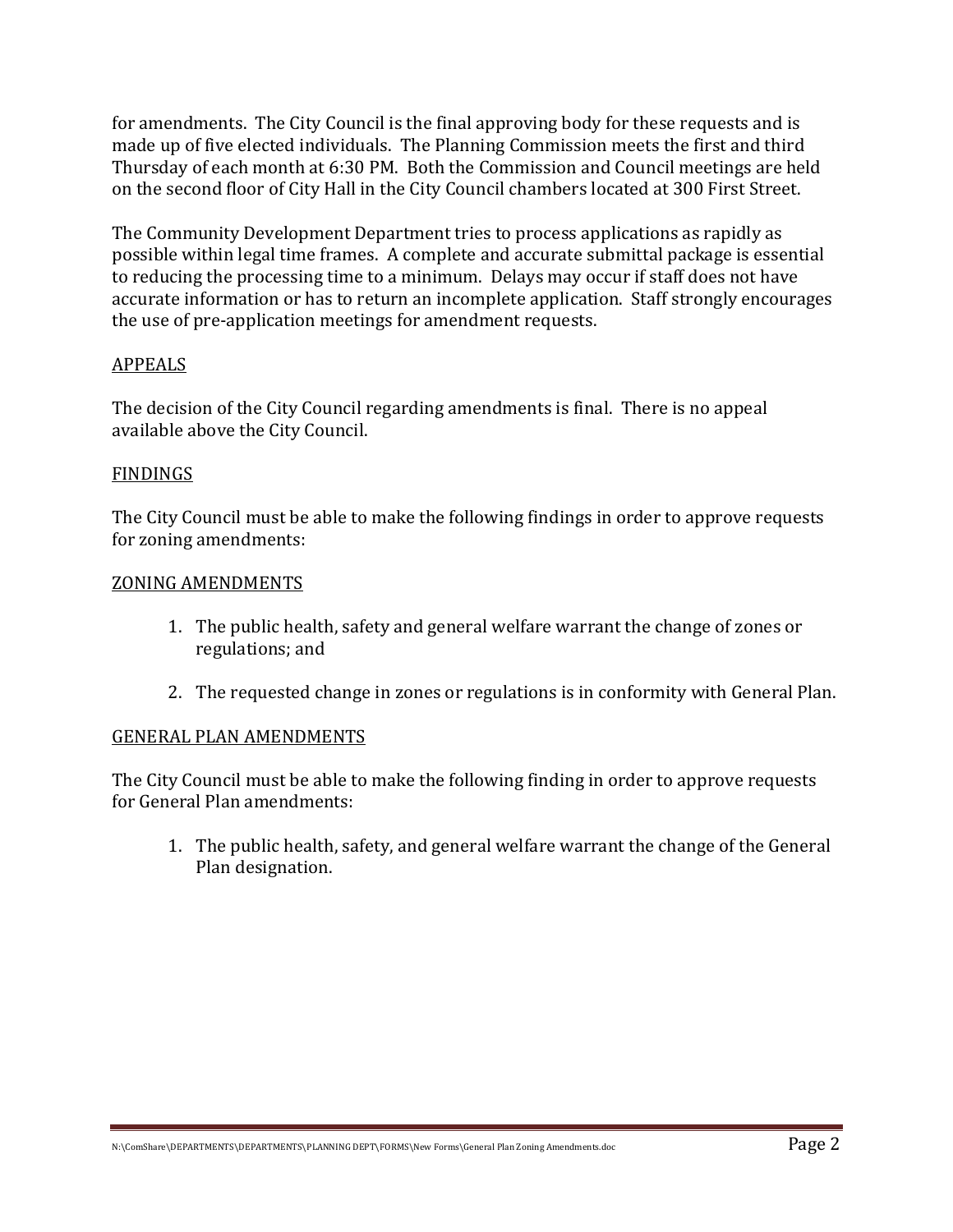#### SUPPORT DOCUMENT CHECKLIST

Each application for Amendments must contain the following:

 $\Box$  Completed General Application Form.<br> $\Box$  Statement of Iustification.  $\Box$  Statement of Justification.<br> $\Box$  Payment of nonrefundable Payment of nonrefundable application fees.  $\Box$  Preliminary Title Report of all properties involved in the requests (current within 60 days).  $\Box$  300' Public Notice Map.<br>Typed owners list for pu Typed owners list for public notice mail out that includes current names, assessor's parcel numbers, and mailing addresses of all parcels within 300 feet of the subject property.  $\Box$  Completed environmental review forms.  $\Box$  18 sets of proposed plans showing the existing zoning and general plan categories and the proposed changes to be made (folded to  $8\frac{1}{2}$ " x 11").

The applicant is encouraged to use this list as a guide. Additional information or exhibits in support of the proposal are encouraged if justified. Exhibits, photos, petitions, etc., become the property of the Community Development and cannot be returned. Additional studies and/or supplemental materials may be required pending environmental review.

#### GENERAL APPLICATION FORM

Application forms must be completed and signed by the property owner or designated agent. Applications signed by individuals other than the property owner(s) will require evidence of authority to file on behalf of the owner. Applicants should attempt to complete the form to the best of their ability. The planning staff is available to clarify any questions that may arise.

# STATEMENT OF JUSTIFICATION

A statement of justification must be provided. Applicants should explain in detail the nature of the request and why the proposal is justified (i.e., how it meets the required findings). A strong and complete project description and justification will improve the likelihood of a favorable staff recommendation and approval by the City Council.